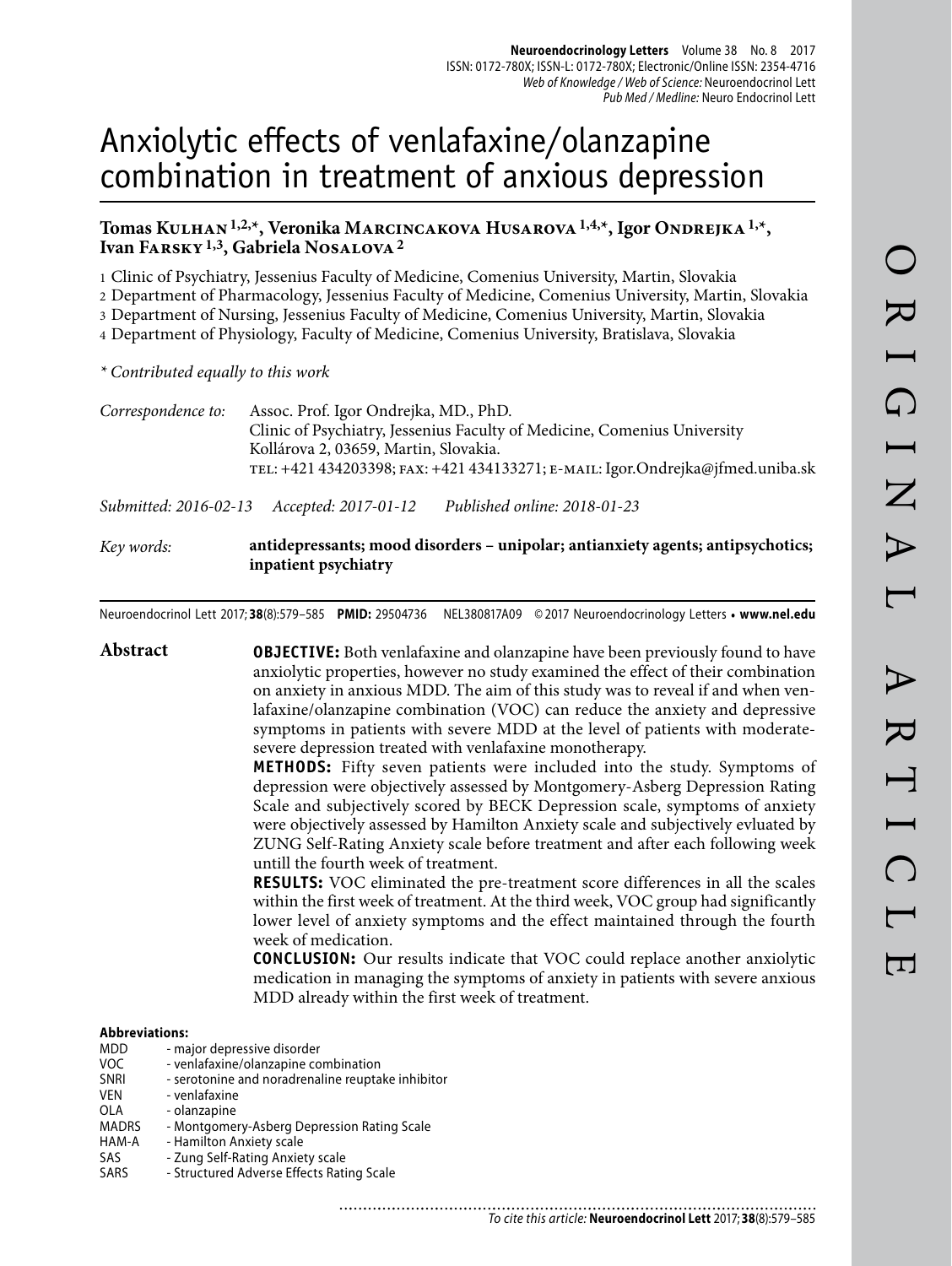# **INTRODUCTION**

Major depression is a deblitating mental disorder with lifetime prevalence 8–23.2% (Andrade *et al.* 2003; Carvalho *et al.* 2014; Shahpesandy 2005) associated with extensive severity of symptoms and role impairment (Kessler *et al.* 2003; Maes 2015; Sedlackova *et al.*  2015). Anxiety disorders are present in 57.4–67.6% of patients with depression (Zimmerman *et al.* 2000). Anxiety, somatization or both occurs in 75% of depressive patients (Moller 2002). The current psychopharmacological approaches prefer medication with effects on all or at least the majority of patient`s symptoms as the first-choice drug. Venlafaxine has been shown to improve both symptoms of depression and anxiety in depressive disorders in several studies (Il'ina 2009; Silverstone & Ravindran 1999; Smith *et al.* 2002), moreover was effective in symptoms of anxiety in anxiety disorders (Gelenberg *et al.* 2000; Allgulander *et al.*  2004; Katzman 2004; Nimatoudis *et al.* 2004; Pollack *et al.* 2007). In patients with severe depressive symptoms, antipsychotics are added to antidepressant medication (Davidson 2010). Atypical antipsychotics are currently prefered due to their better efficacy and adverse effects profiles compared to traditional antipsychotics. Except antipsychotic and mood-improvement effects, olanzapine has been shown to have anxiolytic properties in patients with bipolar depression (Gao *et al.* 2006), schizophrenia (Littrell *et al.* 2003; Hosak, Hosakova, 2015), social anxiety disorder (Barnett *et al.* 2002) and vascular dementia (Moretti *et al.* 2004) and has improved the symptoms of anxiety as augmentation therapy in panic disorder (Sepede *et al.* 2006; Chao 2004) and generalized anxiety disorder (Pollack *et al.*  2006).

In clinical practice, the combination of venlafaxine plus olanzapine is widely used in patients with severe depression with excelent and fast improvement of depressive symptoms. However, there is lack of evidence of venlafaxine and olanzapine combination (VOC) effects on anxiety symptoms and rate of their improvement in patients with anxious MDD, a depression in which the symptoms of anxiety do not fulfill the criteria of any of anxiety disorders. Therefore, we decided to evaluate the magnitude and the rate of VOC effectivity on anxiety and depressive symptoms in patients with severe anxious MDD. The VOC effects were evaluated as compared to effects of venlafaxine monotherapy in patients which did not require antipsychotic drug administration, thus those with moderate to less severe depressive symptoms. The aim of this study was to examine if and when the VOC can reduce the symptoms of anxiety and depression in patients with severe anxious MDD at the level of patients with moderate-severe anxious depression treated with venlafaxine monotherapy. This is the naturalistic study in the standard clinical conditions with the relevance to understand the anxiety pharmacological management

by medication not primary administered to manage the symptoms of anxiety in patients with MDD.

## **MATERIALS AND METHODS**

#### *Subjects and treatment*

Patients were recruited from the Clinic of Psychiatry, Jessenius Faculty of Medicine, Comenius University, Martin University Hospital in Martin, Slovakia. Seventy-six patients were included into the study. Fiftyseven patients finished the study and were included into the statistical evaluations. All subjects were in-patients of adult department with the diagnosis of single depressive episode and recurrent depressive disorder (F32, F33 according to ICD-10), or major depressive disorder, single episode or recurrent, according to DSM-V) with anxious symptoms. Written informed consent was obtained from the participating patients. The protocol was approved by the Ethics Committee of Martin University Hospital. The study conformed to the code of ethics stated in the Declaration of Helsinki.

The range age of the patients was 18–65 years. Twenty two of patients who finished the study were males ( $n_{VEN}=11$ ,  $n_{VEN/OLZ}=11$ ) and thirty five were females ( $n<sub>VEN</sub>=12$ ,  $n<sub>VEN/OLZ</sub>=23$ ). The clinical diagnosis of depression with anxiety symptoms was made by experienced senior consultant psychiatrist based on a clinical observation and extensive interview with the patient based on DSM-V criteria.

After the diagnostic process, patients were medicated by monotherapy with SNRI antidepressant venlafaxine (n=23) or combined treatment, venlafaxine and atypical antipsychotic of second generation olanzapine (n=34). Venlafaxine dose range at the end of the fourth week was between 150−375mg/d and olanzapine dose range was between 10–20 mg/d. The titration of drugs followed the prescribing regulations according to The State Institute for Drug Control. The effect of medication was evaluated at the end of the second week. Reduction 30% of MADRS pre-treatment score was evaluated as a clinical response. Non-responders were excluded from the study and were not included into the statistical evaluation. The total drop-out from the study was 19 patients. The reasons of drop-out were nonresponsivity to treatment, non-compliance and severe adverse effects. Exclusion criteria included psychotic symptoms, serious medical or neurological illness, severe cognitive impairment, lack of cooperation and serious sensory deficit.

#### *Assessment of symptoms*

Patients underwent evaluation with MADRS (Montgomery-Asberg Depression Rating Scale) and HAM-A (Hamilton Anxiety scale) at baseline and each week during the following four weeks of treatment. Patients filled Beck Depression scale and Zung Self-Rating Anxiety scale (SAS) at baseline and each week during the following four weeks of treatment. Structured Adverse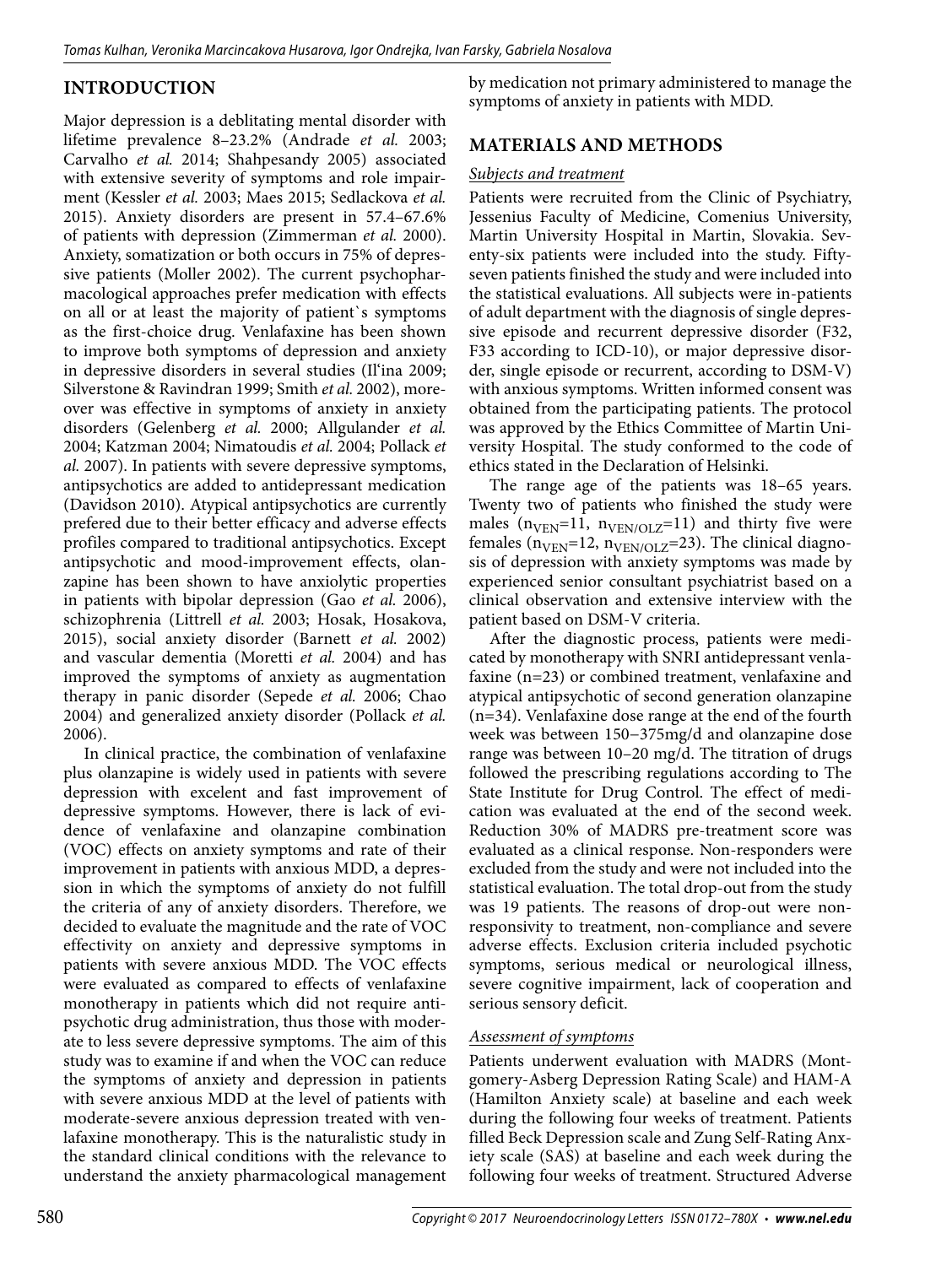Effects Rating Scale (SARS) was evaluated after the first week of treatment and in the following three weeks.

Depressive symptoms were quantified by the MADRS administered and scored by clinicians based on a clinical observation and interview with the patients. The scale consists of 10 items. Each item is scored on a 6-point scale. Higher MADRS score indicates more severe depression. The overal score ranges from 0 to 60. Usual cutoff points are: 0 to 6 – normal/ symptom absent, 7 to 19 – mild depression, 20 to 34 – moderate depression, >34 – severe depression (Montgomery 1979).

Self-rated evaluation for depression was quantified by the Beck Depression Inventory II scale (Beck), modified version of 13 questions. According to the author, this version has a correlation coefficient of 0.96 comparing with the 21 item version. Each item is rated on a scale of 0 to 3 according to the severity. The overall score ranges from 0 to 39. The suggested cutoffs points are: 0–4 none or minimal depression, 5–7 mild depression, 8–15 moderate depression, 16 and more severe depression (Beck 1972).

Anxious symptoms were quantified by the HAM-A scale administered and scored by clinicians. The scale consists of 14 items, each of them contains a number of symptoms and each group of symptoms is rated on a scale of 0 to 4, with 4 being the most severe  $(0 = not$ present,  $1 = mid$ ,  $2 = moderate$ ,  $3 = severe$ ,  $4 = very$ severe). The overall score ranges from 0 to 56. Score of 17 or less indicates mild anxiety severity. Score from 18 to 24 indicates mild to moderate anxiety severity. Score of 25 to 30 indicates a moderate to severe anxiety severity (Hamilton 1959).

Subjective symptoms of anxiety were measured by Zung Self-Rating Anxiety Scale (SAS). This is a 20-item self-report assessment based on scoring in 4 groups of manifestations: cognitive, autonomic, motor and central nervous system symptoms. Each item is scored from 1 to 4 (1 = a little of the time, 2 = some of the time,  $3 = \text{good part of the time}, 4 = \text{most of the time}.$  The total scores range from 20–80. Cutoff points are: 20–44 normal range, 45–59 mild to moderate anxiety levels, 60–74 marked to severe anxiety levels, 75–80 extreme anxiety levels (Zung 1971).

Adverse effects were evaluated by SARS. The scale consist of 33 questions, each symptom is rated on scale of 0 – 3 according to the relation of the symptom with the therapy ( $0 = no$  relation,  $1 = maybe$ ,  $2 = probable$ , 3 = highly probable) (Alda 1985).

#### *Statistical analyses*

Non-parametric tests were used due to relatively small number of subjects in both treatment groups and the condition of normality of values distribution failure. Friedman ANOVA, a non-parametric alternative to ANOVA of repeated measures, was used to evaluate the effectivity of pharmacotherapy in both groups. This test examines if the observed value is changed by the measure repeating. We used Friedman ANOVA to test the time effect on the MADRS, BECK, HAMA and SAS score decrease. Compared to ANOVA of repeated measures, Friedman ANOVA loses the possibility to measure the combined influence of time plus group score difference on measure repeating. As we wanted to examine the difference between the separate scales` scores dynamics, in spite of the data features, ANOVA of repeated measure was used to solve the combined effect, thus to compare the curves of the scale score decline between the two treatment groups. Mann-Whitney test was used to evaluate the score difference between the two treatment droups in particular weeks 0–4 to examine the scales` score differences in the separate weeks.

#### **RESULTS**

#### *Pre-treatment differences*

As we expected, we found statistically significant differences between groups in pre-treatment score of MADRS, HAMA and SAS scales. MADRS, HAMA and SAS scores were significantly higher in the VOC group. Pre-treatment BECK score was also higher in the VOC group, but did not reach the statistical significance (Tables 1–4).

#### *Treatment effects in particular weeks*

The pre-treatment differences were eliminated by the first week of treatment. Moreover, BECK and HAMA scores were lower in the VOC group but did not reach the statistical significance. The decrease of the scores of all the scales continued to the second week without the significant differences between groups. In the third week, MADRS, BECK and SAS scale scores did not significantly differ, however we found the statistical significant difference in HAMA scale score. VOC group had significantly lower scores than group treated by venlafaxine alone. In the fourth week the decrease of all the scales` scores continued without the statistically significant difference between groups (Tables 1–4).

#### *Overall treatment effects*

The changes of all the scales` scores were statistically significant in both groups during treatment. The dynamics of all the scales` scores decrease was significantly different between groups during treatment as proved by ANOVA of repeated measures (Figures 1–4).

#### *Tolerability of medication*

Adverse effects manifested in VOC group during treatment were drowsiness, collapse states, palpitations, nauzea, obstipation, diarrhea, dyspeptic difficulties, accomodation disorders, dry mouth, increased sweating, akatisia, tremor, muscle weakeness and dizziness. Adverse effects manifested in venlafaxine group were collapse states, palpitations, nauzea, obstipation, diarrhea, dyspeptic difficulties, dry mouth, increased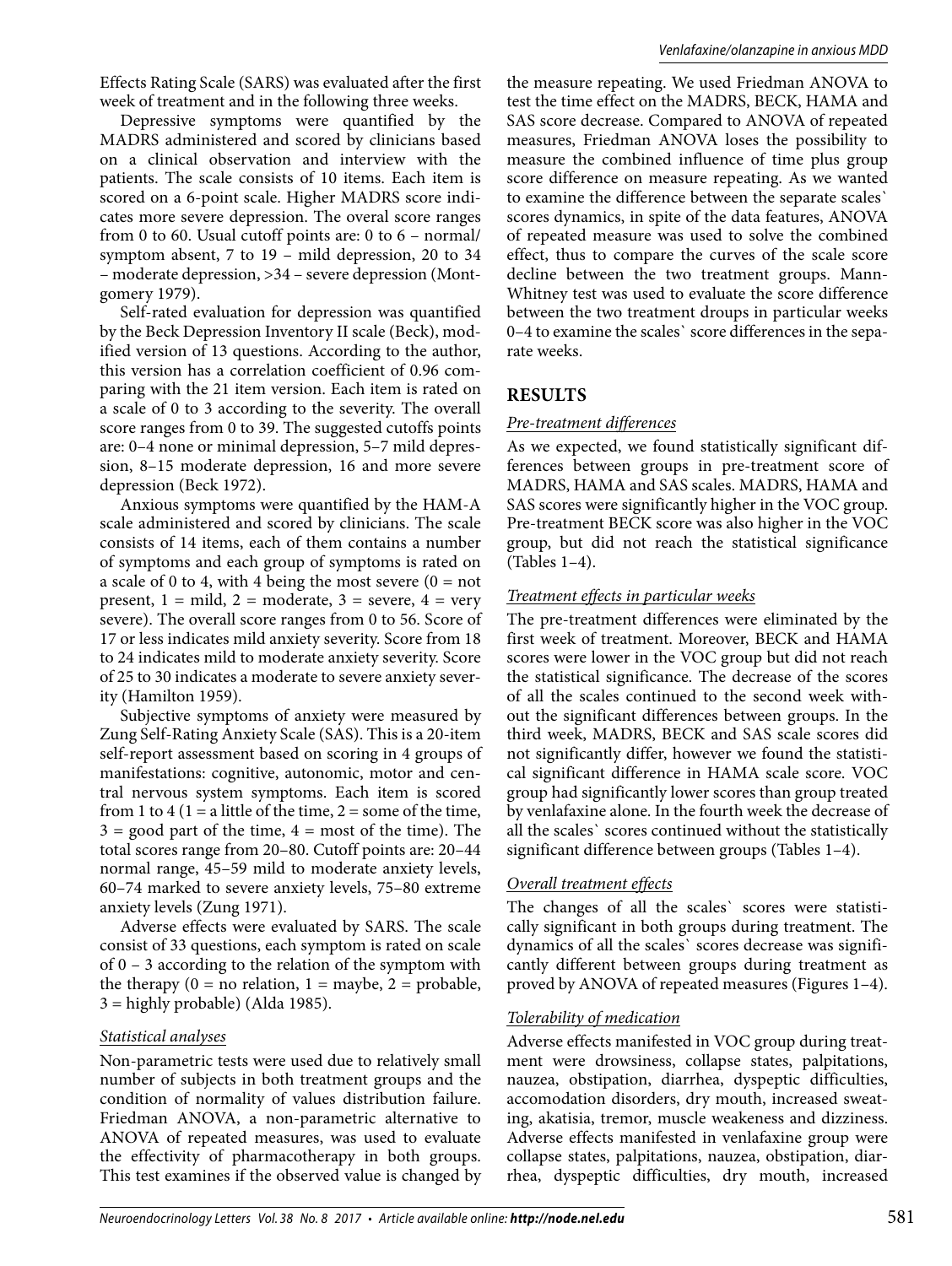|  | Tab. 1. MADRS (Montgomery-Asberg Depression Rating Scale). |  |  |
|--|------------------------------------------------------------|--|--|
|  |                                                            |  |  |

|        | <b>VEN</b> group |       | VOC group |      |          |
|--------|------------------|-------|-----------|------|----------|
|        | d                | sd    | d         | sd   | $p(M-W)$ |
| MADRS0 | 36.26            | 10.13 | 43.32     | 6.35 | $0.010*$ |
| MADRS1 | 30.26            | 10.22 | 30.65     | 8.63 | 0.935    |
| MADRS2 | 22.39            | 9.37  | 21.38     | 8.70 | 0.690    |
| MADRS3 | 14.87            | 6.74  | 14.41     | 8.79 | 0.647    |
| MADRS4 | 9.96             | 6.77  | 9.94      | 8.79 | 0.486    |

Score before and after each week untill the fourth week of treatment. VEN-venlafaxine, VOC-venlafaxine/olanzapine combination

**Tab. 2.** Beck Depression scale score before and after each week untill the fourth week of treatment.

|                   | <b>VEN</b> group |      | VOC group |      |          |
|-------------------|------------------|------|-----------|------|----------|
|                   | d                | sd   | d         | sd   | $p(M-W)$ |
| <b>BECKO</b>      | 26.04            | 8.13 | 28.24     | 6.56 | 0.297    |
| BECK1             | 22.96            | 7.11 | 20.62     | 6.53 | 0.234    |
| BECK <sub>2</sub> | 17.87            | 7.27 | 16.12     | 6.63 | 0.328    |
| BECK3             | 12.35            | 6.01 | 11.32     | 6.72 | 0.320    |
| BECK4             | 8.09             | 5.66 | 8.44      | 5.87 | 0.909    |

VEN-venlafaxine, VOC-venlafaxine/olanzapine combination

| <b>Tab. 3.</b> HAMA (Hamilton Anxiety scale) score before and after each |
|--------------------------------------------------------------------------|
| week untill the fourth week of treatment.                                |

|                   | <b>VEN</b> group |      | VOC group |      |          |
|-------------------|------------------|------|-----------|------|----------|
|                   | d                | sd   | d         | sd   | $p(M-W)$ |
| HAMA0             | 34.00            | 7.99 | 40.62     | 5.29 | $0.001*$ |
| HAMA1             | 29.00            | 9.01 | 28.41     | 8.75 | 0.961    |
| HAMA <sub>2</sub> | 22.39            | 9.01 | 19.94     | 9.50 | 0.317    |
| HAMA3             | 16.61            | 7.59 | 13.12     | 9.93 | $0.022*$ |
| HAMA4             | 11.26            | 8.51 | 9.32      | 9.80 | 0.168    |

VEN-venlafaxine, VOC-venlafaxine/olanzapine combination.

**Tab. 4.** SAS (Zung Self-Rating Anxiety scale) score before and after each week untill the fourth week of treatment.

|                  | <b>VEN</b> group |      | VOC group |      |          |
|------------------|------------------|------|-----------|------|----------|
|                  | d                | sd   | d         | sd   | $p(M-W)$ |
| SAS0             | 41.78            | 4.18 | 45.71     | 4.72 | $0.004*$ |
| SAS1             | 40.22            | 3.55 | 41.41     | 3.37 | 0.343    |
| SAS <sub>2</sub> | 37.91            | 3.49 | 37.41     | 3.54 | 0.573    |
| SAS3             | 36.83            | 2.95 | 35.91     | 3.43 | 0.317    |
| SAS4             | 35.74            | 2.82 | 34.44     | 5.00 | 0.800    |

VEN-venlafaxine, VOC-venlafaxine/olanzapine combination.

sweating, decrease of libido, akatisia, tremor and dizziness. All adverse effects in patients who continued in the study till the fourth week were slight to moderate and almost all of them dissapeared at the end of the fourth week of treatment. The list of adverse effects with the dynamics in particular weeks is present in Table 5.

| Tab. 5. Adverse effects evaluated by SARS (Structured Adverse |
|---------------------------------------------------------------|
| Effects Rating Sscale) in weeks 1-4 in venlafaxine/olanzapine |
| combination (VOC) and venlafaxine (VEN) group.                |

|                                     |                | Week 1 |    | Week 2                          |   | Week 3 |   | Week 4 |
|-------------------------------------|----------------|--------|----|---------------------------------|---|--------|---|--------|
|                                     |                |        |    | VOC VEN VOC VEN VOC VEN VOC VEN |   |        |   |        |
| Insomnia                            | 0              | 0      | 1  | 0                               | 1 | 0      | 1 | 0      |
| Drowsiness                          | 12             | 0      | 11 | 0                               | 8 | 0      | 5 | 0      |
| Orientation disorders               | 0              | 0      | 0  | 0                               | 0 | 0      | 0 | 0      |
| Halucinations                       | 0              | 0      | 0  | 0                               | 0 | 0      | 0 | 0      |
| Manic syndrome                      | 0              | 0      | 0  | 0                               | 0 | 0      | 0 | 0      |
| Depressive syndrome                 | 0              | 0      | 0  | 0                               | 0 | 0      | 0 | 0      |
| Collapse states                     | 10             | 6      | 9  | 5                               | 4 | 1      | 3 | 0      |
| Palpitations                        | 8              | 6      | 5  | 5                               | 3 | 4      | 1 | 1      |
| Nauzea                              | $\overline{2}$ | 1      | 1  | 0                               | 0 | 1      | 0 | 0      |
| Obstipation                         | 7              | 0      | 6  | 0                               | 3 | 0      | 0 | 1      |
| Diarhhea                            | 1              | 1      | 0  | 2                               | 0 | 0      | 0 | 0      |
| Dyspeptic difficulties              | 4              | 7      | 1  | 2                               | 0 | 0      | 0 | 0      |
| <b>Accomodation disorders</b>       | 7              | 0      | 5  | 0                               | 2 | 0      | 0 | 0      |
| Dry mouth                           | 11             | 0      | 9  | 1                               | 4 | 0      | 0 | 0      |
| Increased salivation                | 0              | 0      | 0  | 0                               | 0 | 0      | 0 | 0      |
| Swell of nasal mucosa               | 0              | 0      | 0  | 0                               | 0 | 0      | 0 | 0      |
| Increased sweating                  | 8              | 7      | 8  | 6                               | 3 | 5      | 2 | 3      |
| Micturition difficulties            | 0              | 0      | 0  | 0                               | 0 | 0      | 0 | 0      |
| Decrease of libido                  | 0              | 2      | 0  | 4                               | 0 | 3      | 0 | 1      |
| Increase of libido                  | 0              | 0      | 0  | 0                               | 0 | 0      | 0 | 0      |
| Ejaculation/<br>orgasm difficulties | 0              | 0      | 0  | 0                               | 0 | 0      | 0 | 0      |
| Menstrual cycle disorders           | 0              | 0      | 0  | 0                               | 0 | 0      | 0 | 0      |
| Galactorhea                         | 0              | 0      | 0  | 0                               | 0 | 0      | 0 | 0      |
| <b>Dyskineses</b>                   | 0              | 0      | 0  | 0                               | 0 | 0      | 0 | 0      |
| Rigid face                          | 0              | 0      | 0  | 0                               | 0 | 0      | 0 | 0      |
| Walking pertubations                | 0              | 0      | 0  | 0                               | 0 | 0      | 0 | 0      |
| Rigid forearm and wrist             | 0              | 0      | 0  | $\pmb{0}$                       | 0 | 0      | 0 | 0      |
| Akatisia                            | 3              | 2      | 4  | 2                               | 0 | 0      | 0 | 0      |
| Tremor                              | 1              | 1      | 0  | 0                               | 0 | 0      | 0 | 0      |
| Muscle weakeness                    | 4              | 0      | 3  | 0                               | 1 | 0      | 0 | 0      |
| Dizziness (not orthostatic)         | 6              | 2      | 4  | 2                               | 0 | 0      | 0 | 0      |
| Tongue tremor                       | 0              | 0      | 0  | 0                               | 0 | 0      | 0 | 0      |
| Erection difficulties               | 0              | 0      | 0  | 0                               | 0 | 0      | 0 | 0      |

Numbers in columns express number of patients with adverse effect.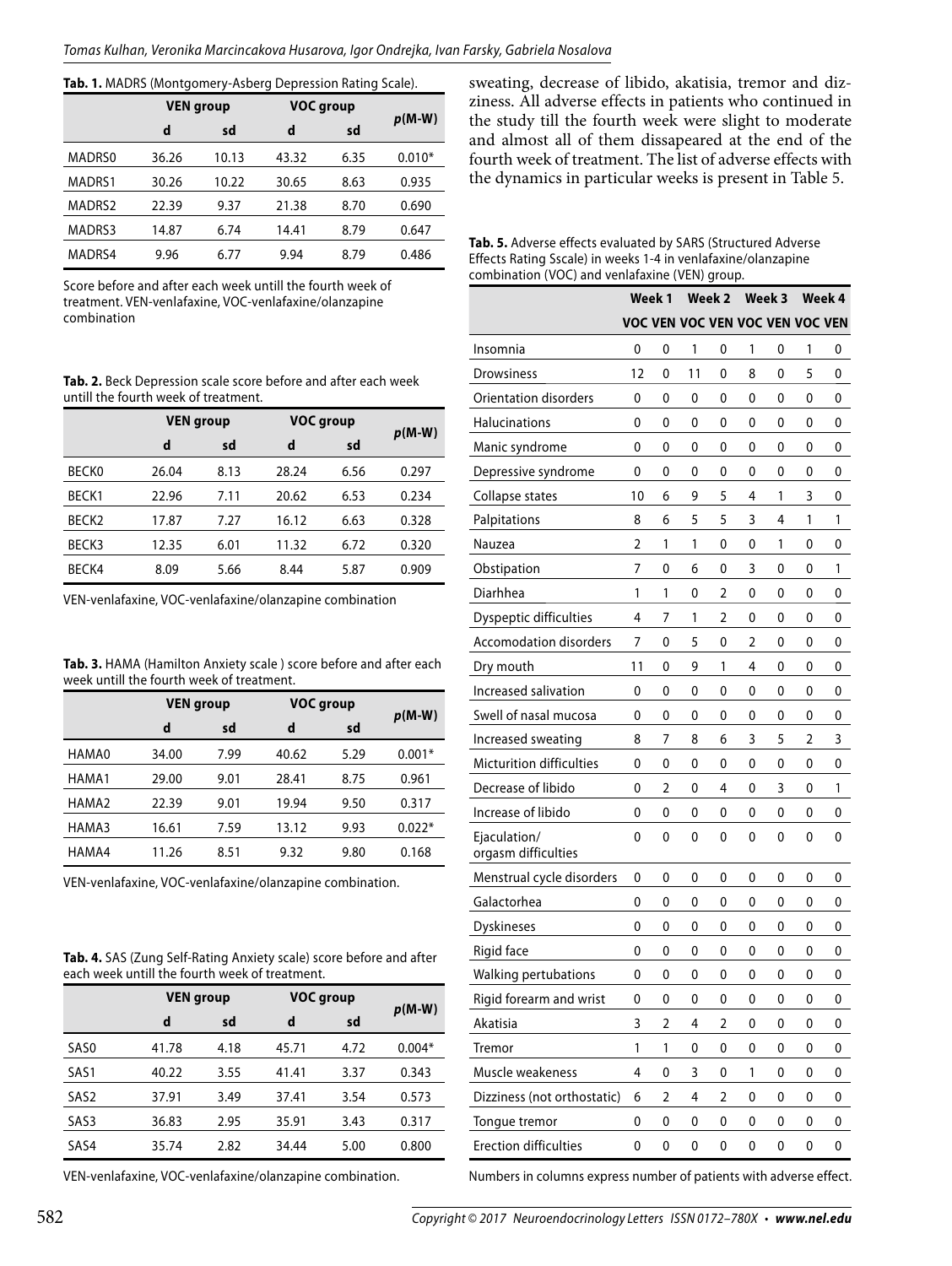

**Fig. 1.** The dynamics of MADRS score decline during venlafaxine (V0) and combined venlafaxine/olanzapine (V1) medication before and after each week untill the fourth week of treatment. Friedman ANOVA: pV0<0.000005, pV1<0.000005. ANOVA of repeated measures  $p=0.001$ .



**Fig. 3.** The dynamics of HAMA score decline during venlafaxine (V0) and combined venlafaxine/olanzapine (V1) medication before and after each week untill the fourth week of treatment.. Friedman ANOVA: pV0<0.000005, pV1<0.000005. ANOVA of repeated measures  $p=0.001$ .

## **DISCUSSION**

To our best knowledge, this is the first study evaluating the effects of venlafaxine+olanzapine combination on the rate and the magnitude decrease of anxiety and depressive symptoms in patients with anxious major depressive disorder. We found that VOC decreases the symptoms of anxiety and depression within the first week of treatment and keeps them on the level of patients with less severe depression treated with venlafaxine monotherapy. Moreover, VOC was more effective than venlafaxine monotherapy in objectively evaluated anxiety symptoms (HAMA) in the third week of treatment. Both venlafaxine monotherapy and VOC were effective in reduction of objectively and



**Fig. 2.** The dynamics of BECK score decline during venlafaxine (V0) and combined venlafaxine/olanzapine (V1) medication before and after each week untill the fourth week of treatment. Friedman ANOVA: pV0<0.000005, pV1<0.000005. ANOVA of repeated measures  $p=0.036$ .



**Fig. 4.** The dynamics of SAS score decline during venlafaxine (V0) and combined venlafaxine/olanzapine (V1) medication before and after each week untill the fourth week of treatment.. Friedman ANOVA: pV0<0.000005, pV1<0.000005. ANOVA of repeated measures  $p=0.001$ .

subjectively assessed symptoms of anxiety and depression, however we found the significant differences in the dynamics of the symptoms decrease between the anxiety and depressive symptoms. ANOVA of repeated measures revealed the significant results in the effect of time+score difference in all the scales, however there was a slight difference between the anxiety and the depression symptoms decline. Concerning the depressive symptoms, the graphs of the objectively and the subjectively assessed depression (Figures 1 and 2) show that these differences are the most probably caused by more effective/faster symptoms reduction in the VOC group within the first week, whereas in the next weeks of treatment the rate of the score decline in both scales is approximately similar without statistically signifi-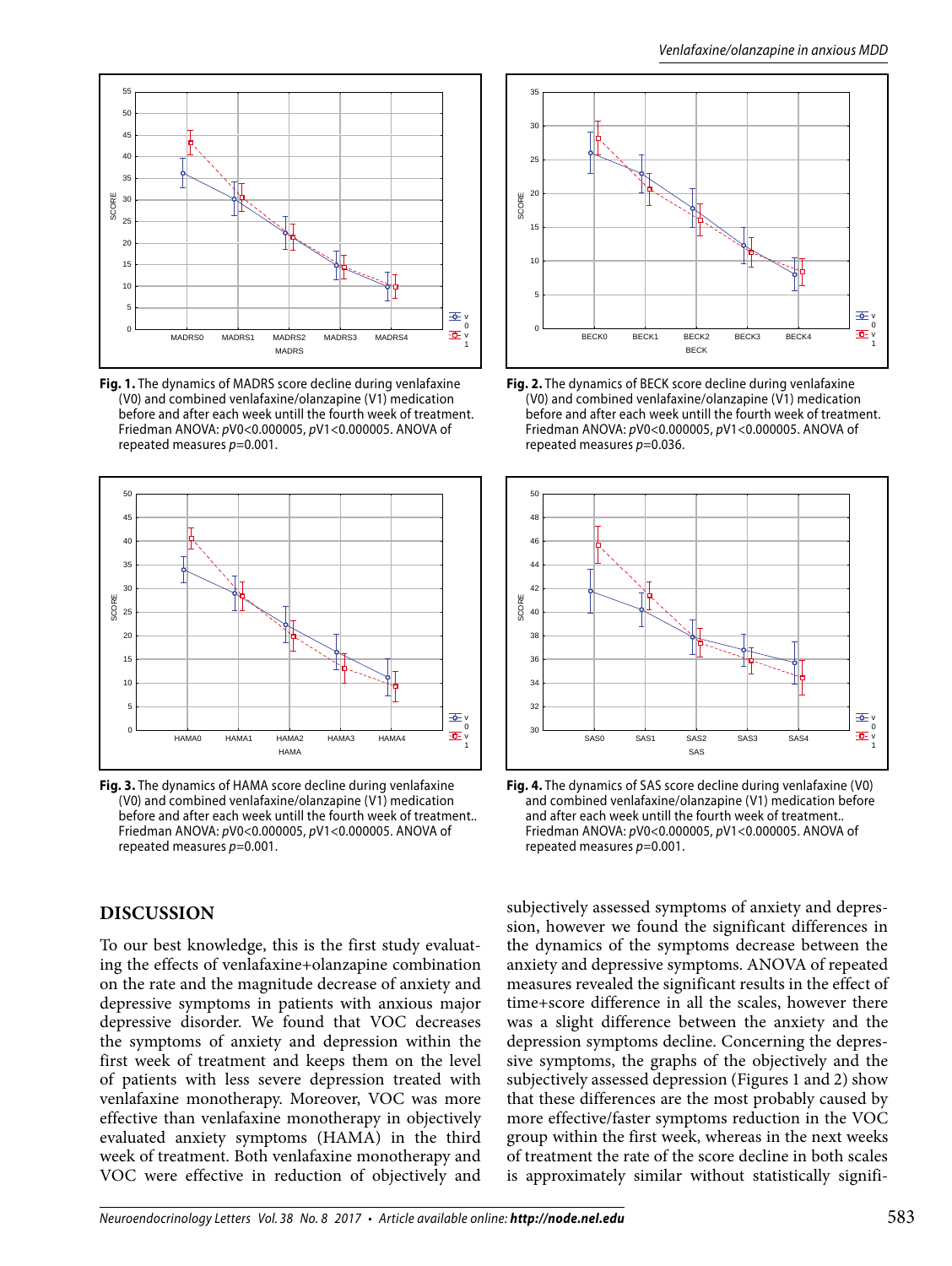cant differences between groups in any of the following weeks. The symptoms of anxiety are reduced in a different way. The pre-treatment significant differences between groups disappeared already within the first week of treatment and the reduction continued to the second week like in depressive symptoms, however the objectively assessed score evaluated by HAMA decreases in the third week of treatment at significantly lower level compared to the group medicated by venlafaxine monotherapy. Subjectively assessed score by SAS scale was also lower in the VOC group but did not reach statistical significance. We believe that the statistical significance would be achieved in the treatment groups with higher number of subjects. The anxiety scores continued to be slightly lower in the VOC group also in the fourth week of treatment.

Our study indicates two facts. First, in spite of the fact that VOC group had more severe symptoms of both depression and anxiety before treatment, the combination of venlafaxine and olanzapine therapy was more effective in anxiety symptoms reduction than venlafaxine monotherapy from the third week of treatment. Second, the VOC combination was demonstrably more effective in reduction only the symptoms of anxiety, not the symptoms of depression. Interestingly, the depressive symptoms were fastly reduced at the level of less depressive patients within one week of treatment, however the potential additive effect of venlafaxine and olanzapine did not continued to the next weeks. These results are discussed in the following paragraph.

To our best knowledge, the combination of venlafaxine and olanzapine has not been previously compared to the venlafaxine monotherapy in the treatment of depression. However olanzapine in the combination with fluoxetine has been more effective than olazapine or fluoxetine (Thase *et al.* 2007) and olanzapine, fluoxetine or venlafaxine (Corya *et al.* 2006) administered separately in the treatment of treatment resistant depression and more effective than olanzapine and placebo in the therapy of bipolar I depression (Tohen *et al.* 2003). Moreover, olanzapine augmentation to paroxetine and fluoxetine has been shown to be effective in treatment of symptoms of anxiety in panic disorder and generalized anxiety disorder respectively (Chao 2004; Pollack *et al.* 2006). Venlafaxine has been shown to be more effective than SSRIs in depression treatment (Smith *et al.* 2002) and more effective than citalopram in generalized anxiety disorder (Zhang *et al.* 2013) and paroxetine in social anxiety disorder (Allgulander *et al.* 2004) treatment. The therapeutical effects of olanzapine and fluoxetine combination have been observed already from the first week in therapy of treatment resistant depression (Corya *et al.* 2006) and from the fourth week of bipolar I depression therapy (Tohen *et al.*  2003). Thus, the previous studies indicate that olanzapine and venlafaxine combination should be more effective than venlafaxine monotherapy in management of symptoms of both depression and anxiety. Interestingly,

we observed prompt improvement of both depressive and anxiety symptoms within the first week of treatment by olanzapine and venlafaxine combination followed by maintainance of antidepressive effects at the level of venlafaxine monotherapy whereas anxiolytic effects were even greater from the third week of combined therapy. The combination maintainance of antidepressive effects at the level of patients at monotherapy was probably caused by the fact that patients medicated by venlafaxine/olanzapine had more severe symptoms which include prolonged periods and resistency to medication. The depressive symptoms in patients with MDD are primary, more prominent and thus probably more resistent to treatment than the symptoms of anxiety. The augmented effect of venlafaxine/olanzapine combination on anxiety symptoms could have the implications in pharmacodynamic interactions. Olanzapine, a serotonin (5HT2A/2C) and dopamine (D1–4) antagonist could increase the effects of venlafaxine`s serotonin antagonism (Ghio *et al.* 2011). Moreover, olanzapine`s anxiolytic effects could be mediated by inceasing of plasma and whole brain progestin as shown in ovariectomized rats (Frye & Seliga 2003). These effects could combine and could positively affect the symptoms of anxiety which are potentialy easily curable than symptoms of depression in patients with severe MDD.

Interesting is also the promptness of effect of venlafaxine/olanzapine combination on both anxiety and depressive symptoms. Our results are consistent with the cases of patients with severe psychotic major depressive disorder in which venlafaxine/olanzapine combination reduced the psychotic depressive symptoms within the first week of treatment (Ghio *et al.* 2011). Authors of the study propose that it could be related to the olanzapine`s combined antidepressant and antipsychotic effects mediated by dopamine and serotonin antagonism and dual serotoninergicnoradrenergic effect of venlafaxine (Ghio *et al.* 2011). Moreover, both venlafaxine and olanzapine have been shown to increase brain-derived neurotrophic factor in hippocampus (Czubak *et al.* 2009; Li *et al.* 2011) thus their combination could lead to augmented and faster therapeutical effect.

This is the first study revealing better anxiolytic effects of venlafaxine/olanzapine combination than those of venlafaxine monotherapy in patients with anxious MDD. Our results indicate that venlafaxine/ olanzapine combination could replace another anxiolytic medication, e.g. benzodiazepines recomended by some guidelines in managing the symptoms of anxiety in patients with MDD (Davidson 2010) already within the first week of treatment. Further research without the limitations of our study including pre-treatment differences and an absence of placebo group is necessary to investigate the anxiolytic and augmented antidepressant effects of venlafaxine and olanzapine combination.